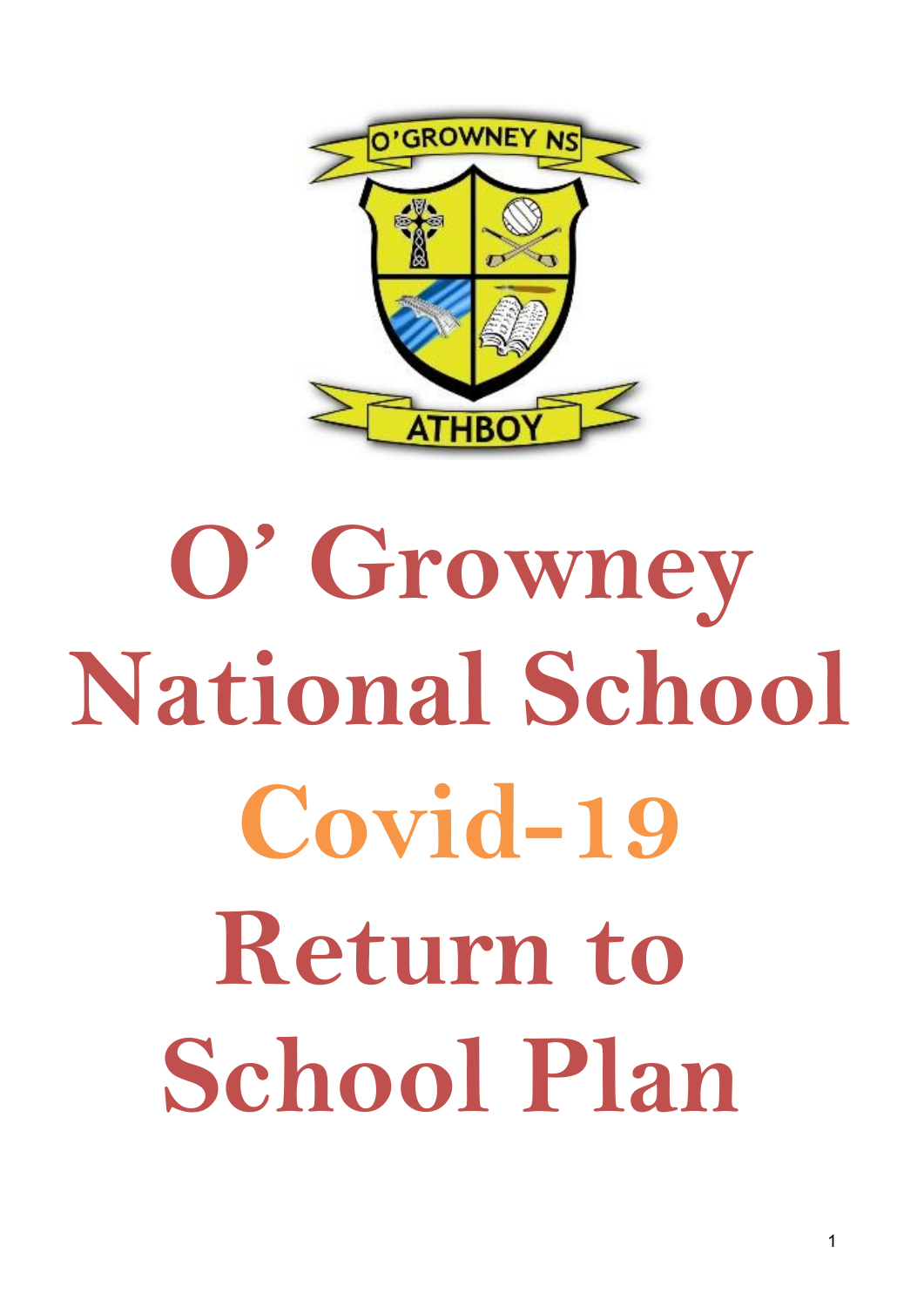

# **O' Growney National School Covid-19 Return to School Plan**

# **Underlying Principles**

- The school has a responsibility to ensure the safety, health and well-being of all members of our school community – children, parents and staff. This plan has been formulated to better ensure that the school can exercise that duty of care.
- Assuming it is in keeping with public health advice and guidelines issued by the Department of Education and Skills, it is preferable for all children to return to school for all five days of the school week and for a full school day. This plan has been formulated to achieve that aim.
- It is not possible to eliminate the risk of infection. However, with the co-operation of all members of our school community, it is possible to minimise the risk of the virus being introduced to school and the consequent risk of its spread.
- This plan has been designed to support the staff and Board of Management in putting measures in place that will prevent the spread of Covid-19 in O'Growney National School.
- The O'Growney National School Covid-19 Return to School Plan details the policies and practices necessary for O'Growney National School to meet the Government's '*Return to Work Safely Protocol'*, the Department of Education and Skills "*Roadmap for the Full Return to School*". The plan incorporates current advice about measures to reduce the spread of Covid-19 in the community issued by the National Public Health Emergency Team (NPHET).

In implementing this plan, the key themes of the Public Health Advice necessary to keep us all safe will permeate throughout the school community with everyone:

- Apply common sense
- Adopting a balance approach
- Doing everything practical to avoid the introduction of covid-19 into O'Growney National School.
- Being aware of what we can all do to protect ourselves and each other
- How to recognise and report the symptoms of Covid-19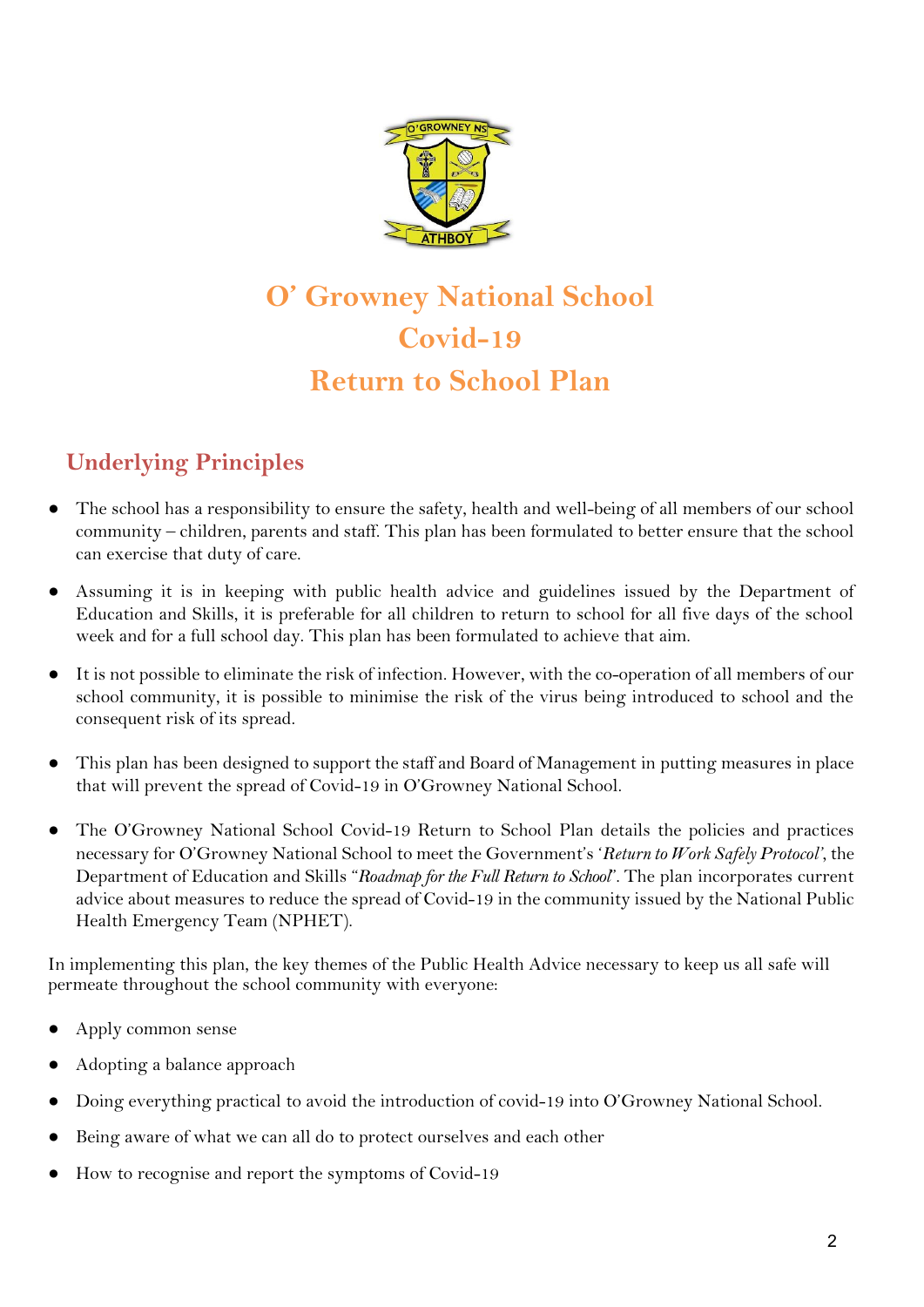- The need to stay at home if feeling unwell and inform the school immediately if developing the symptoms of Covid-19
- Continuing to observe social distancing, good hand hygiene and respiratory etiquette.

As well as co-operation, the flexibility and goodwill of all will be required to ensure the plan can be implemented.

#### **O' Growney National School will open for All pupils at 9.20a.m on Thursday 27th August, 2020.**

## **Timetables**

- 1. Separate, special arrangements will be put in place for our Junior Infants. For the first week only, Junior infants will enter school at **9.20a.m.** and go directly to the classroom. All other classes will enter at 9.10a.m. Junior Infant classes will also finish at **12.15p.m.** for the first week.
- 2. When leaving school **All** children will line up at **2.55p.m.,** weather permitting, and exit at 3.00p.m in an orderly fashion, socially distancing as they leave. In inclement weather, all classes will leave from their rooms in an orderly fashion.
- 3. Parents and children will remain in the school grounds, drop off area, but outside the gates socially distancing until school begins. The main school gates will be closed for traffic to facilitate safe assembly of class numbers in these areas. The main side gates will be open to allow parents and pupils enter. At 9.10a.m. pupils will enter the school grounds through 3 main entrances, maintaining social distancing. On entrance through the main school side gates, these 3 entrances will be clearly identifiable to all pupils. At 9.10a.m all gates entering the school yard will be opened fully to allow children to enter social distancing. Our caretaker, Mr. Jimmy Herward has painted distance markings clearly on the school playground, 1 metre apart. If the weather is inclement, children will enter their classes immediately.
- 4. To reduce over-congestion, parents/guardians are asked to do the following:
- $\triangleright$  not to arrive too early
- $\triangleright$  remain in cars as long as possible
- $\triangleright$  advise your children to social distance while entering the school
- $\triangleright$  maintain social distance within the school grounds before 9.10a.m.
- $\triangleright$  all adults to wear masks when entering and leaving

#### **No adults, other than staff members, will be allowed enter the internal school grounds.**

It is important that the resumption of school based teaching and learning and the reopening of school facilities comply with the protocol to minimise the risk to students, staff and others. As the advice issued by NPHET continues to evolve, this protocol and the measures management and staff need to address may also change.

The "*Return to School Plan*" will support the sustainable reopening of our school where the overriding objective is to protect the health of staff and pupils, while promoting the educational and development needs of the children in the school.

In line with the Return to Work Safely Protocol, the key to a safe and continued return to work, and reopening of our schools requires strong communication and a shared collaborative approach between the Board of Management, staff, pupils and parents.

This document aims to provide details of: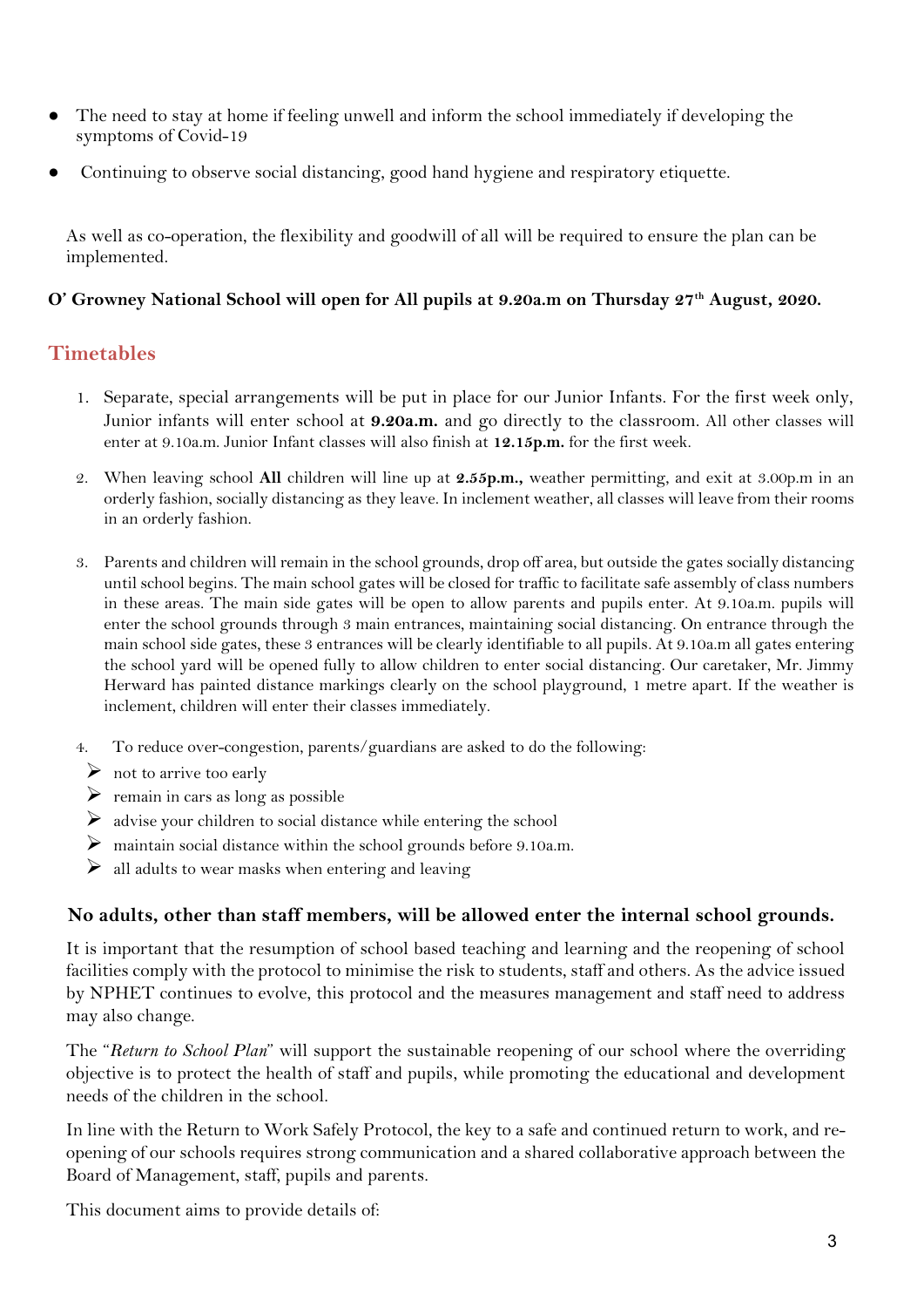- **1. COVID-19 School Policy**
- **2. Planning and Preparing for Return to School**
- **3. Return to work safely and Lead Worker Representative(s**)
- **4. Safety Statement and Risk Assessment**
- **5. General advice to prevent the spread of the virus**
- **6. Procedure for Returning to Work (RTW)**
- **7. Control Measures**
- **8. Dealing with a suspected case of Covid-19**
- **9. Staff Duties**
- **10. Covid related absence management**
- **11. Employee Assistance and Wellbeing Programme**

The assistance and cooperation of all staff, pupils, parents/guardians, contractors and visitors is critical to the success of the plan.

**Note:** The plan is a live working document and may be reviewed and amended to take into account new guidance from [www.Gov.ie, www.dbei.ie](http://www.gov.ie/) [www.hse.ie,](http://www.hse.ie/) [www.hpsc.ie,](http://www.hpsc.ie/) [www.hsa.ie;](http://www.hsa.ie/) [www.education.ie;](http://www.education.ie/)

## **1. O' Growney National School COVID-19 Policy**

This COVID-19 policy outlines our commitment as a school to implement the plan and help prevent the spread of the virus.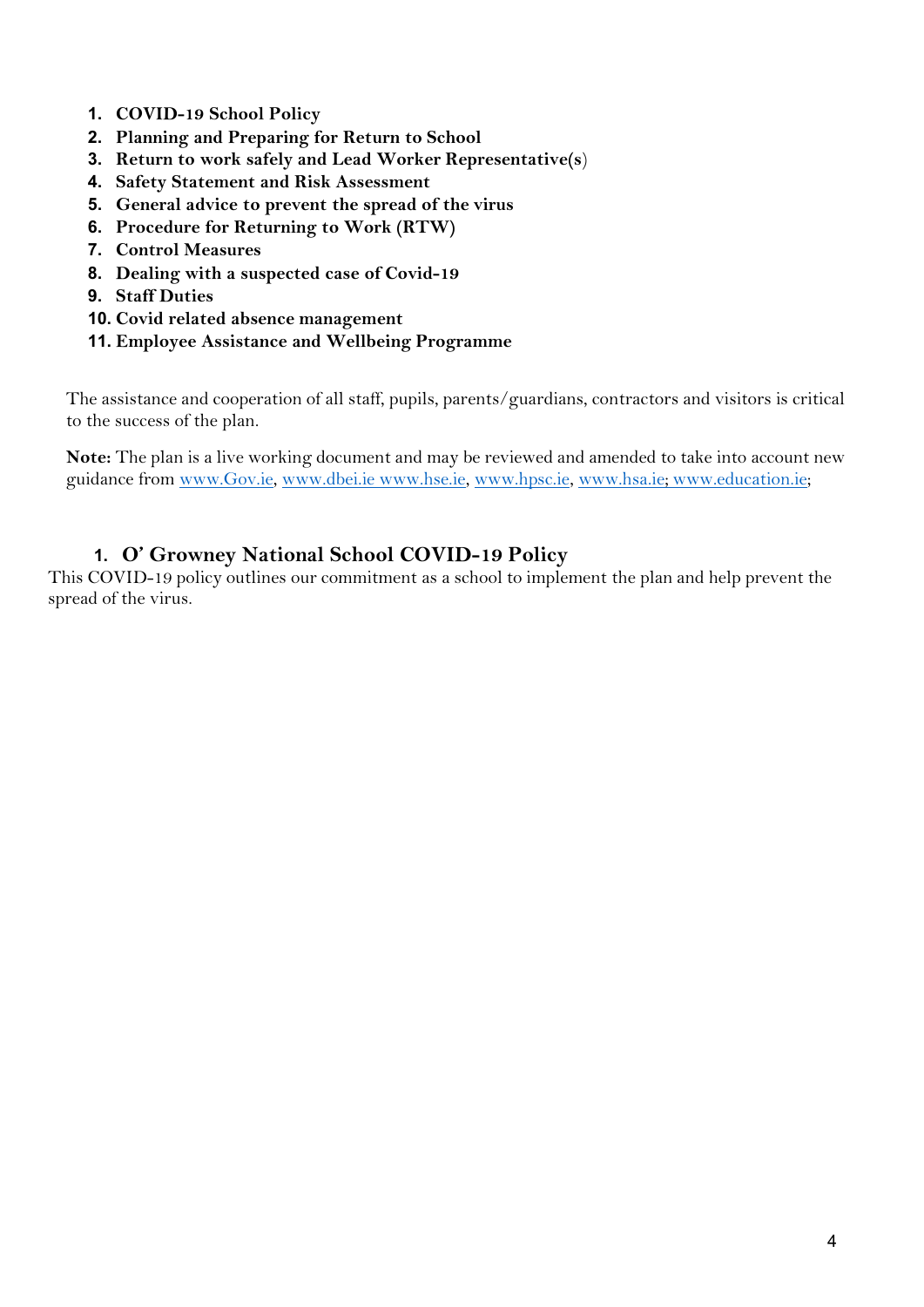#### **COVID 19 Policy Statement**

O'Growney National School is committed to providing a safe and healthy workplace for all our staff and a safe learning environment for all our pupils. To ensure that, we have developed the following COVID- 19 Response Plan. The BOM and all school staff are responsible for the implementation of this plan and a combined effort will help contain the spread of the virus. We will:

- continue to monitor our COVID-19 response and amend this plan in consultation with our staff
- provide up to date information to our staff and pupils on the Public Health advice issued by the HSE and Gov.ie
- display information on the signs and symptoms of COVID-19 and correct hand-washing techniques
- agree with staff, a worker representative who is easily identifiable to carry out the role outlined in this plan in relation to summer provision
- inform all staff and pupils of essential hygiene and respiratory etiquette and physical distancing requirements
- adapt the school to facilitate physical distancing as appropriate in line with the guidance and direction of the Department of Education and Skills
- keep a contact log to help with contact tracing
- ensure staff and pupils engage with the induction  $/$  familiarization briefing provided by the Department of Education and Skills
- implement the agreed procedures to be followed in the event of someone showing symptoms of COVID-19 while at school
- provide instructions for staff and pupils to follow if they develop signs and symptoms of COVID-19 during school time
- implement cleaning in line with Department of Education and Skills advice

All school staff will be consulted on an ongoing basis and feedback is encouraged on any concerns, issues or suggestions.

This can be done through the Lead Worker Representative(s)

| Signed<br>$\cdots$ | aairmar | Jate: |  |
|--------------------|---------|-------|--|
|--------------------|---------|-------|--|

Signed: \_\_\_\_\_\_\_\_\_\_\_\_\_\_\_\_\_\_\_\_\_\_\_\_\_\_\_\_\_ Principal Date: \_\_\_\_\_\_\_\_\_\_\_\_\_\_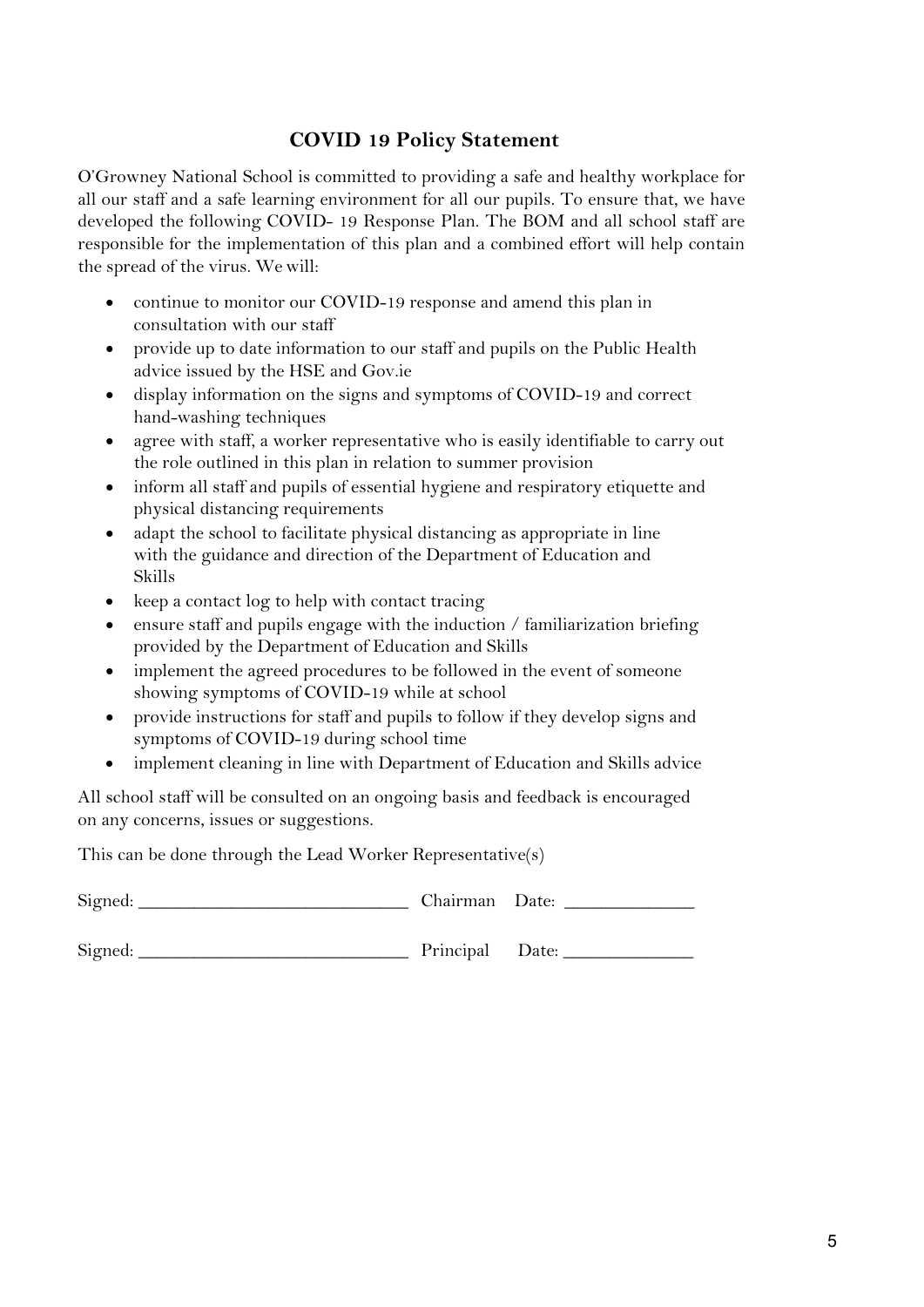#### **2. Planning and Preparing for Return to School**

The Board of Management aims to facilitate the resumption of school based teaching and learning and the return to the workplace of staff. The return to the work must be done safely and in strict adherence to the advice and instructions of public health authorities and the Government.

Details for the reopening of the school facility and the applicable controls are outlined in this document.

#### **Signage**

Schools will be required to display signage outlining the signs and symptoms of COVID-19 and to support good hand and respiratory hygiene. The following is a link to the dedicated area of the Health Protection and Surveillance Centre (HPSC) website where there are a number of posters, including those appropriate for primary school pupils, located.

<https://www.hpsc.ie/a-z/respiratory/coronavirus/novelcoronavirus/posters/>

#### **Procedure for Returning to Work (RTW)**

**In order to return to the workplace, staff must complete a Return to Work (RTW). A hard copy will be available from the secretary's office.**

**A RTW form should only be completed at least 3 days prior to any proposed date of return to the workplace.**

On receipt of the completed form the Principal will provide: details of the **Induction Training** for completion by staff prior to the return to the workplace and details of any additional health and safety measures in place in the school to facilitate the staff member's return to the school facility.

#### **Note: Induction Training for staff will be developed by the Department in consultation with stakeholders and made available for all schools and staff.**

#### **3. Return to work safely and Lead Worker Representative**

Responsibility for the development and implementation of the Covid-19 "*Return to School Plan*" and the associated control measures lies primarily with the Board of Management and the School Leadership.

The Return to Work Safely protocol provides for an agreed procedure between management and staff to appoint a **Lead Worker Representative** to carry out a specific role.

The role of the worker representative is to ensure that Covid-19 measures are adhered to in the workplace as follows:

- Work collaboratively with the employer to ensure, so far as is reasonably practicable, the safety, health and welfare of employees in relation to COVID-19.
- Promote good hygiene practices such as washing hands regularly and maintaining good respiratory etiquette along with maintaining social distancing in accordance with public health advice.
- Assist with the implementation of measures to suppress COVID-19 in the workplace.
- Monitor adherence to measures put in place to prevent the spread of COVID-19.
- Consult with colleagues on matters relating to COVID-19 in the workplace.
- Make representations on behalf of their colleagues on matters relating to COVID-19 in the workplace.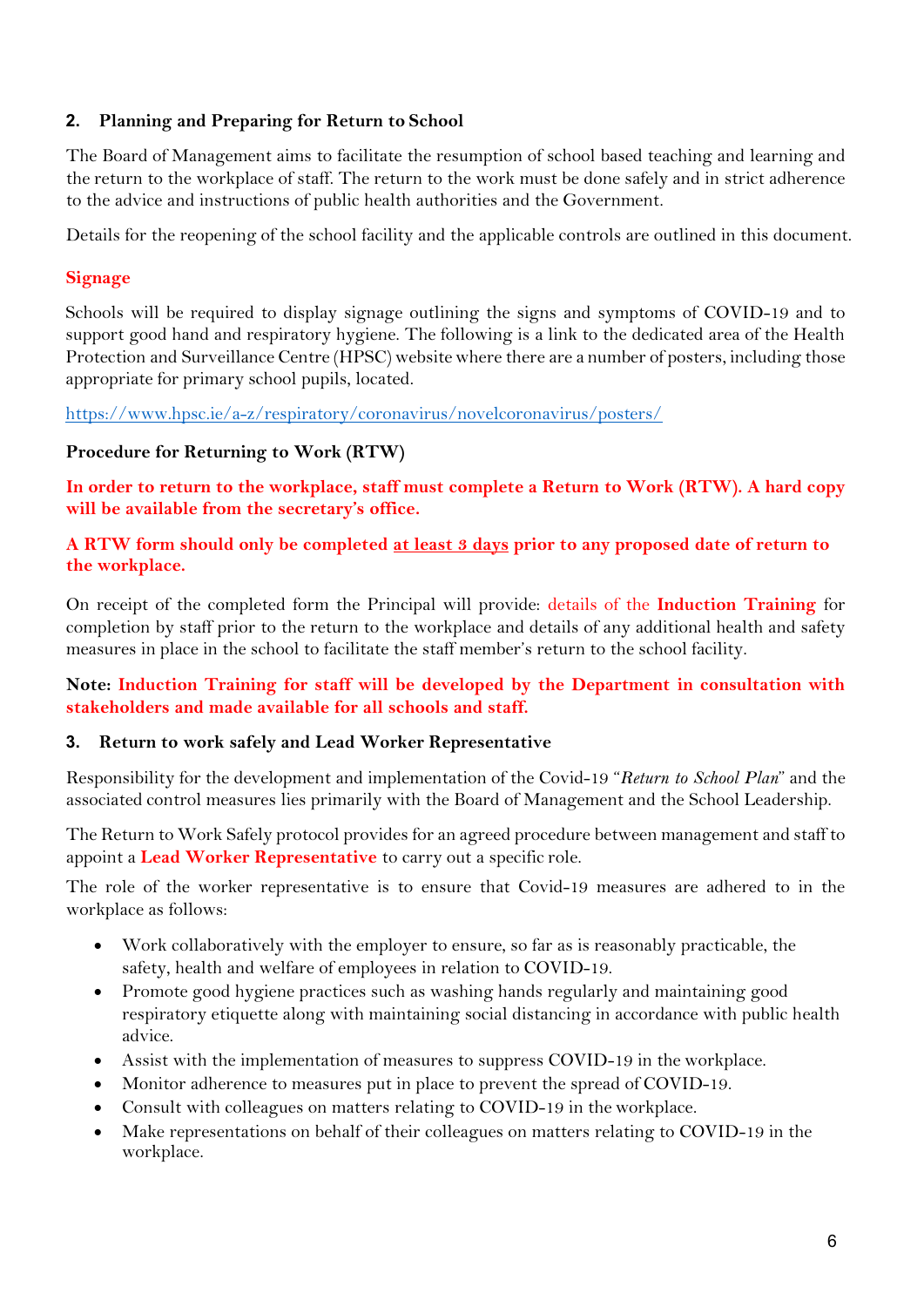If a staff member has any concerns or observations in relation to the Covid-19 "*Return to School Plan*" and control measures or the adherence to such control measures by staff, parents/guardians, contractors or visitors, he/she should contact the lead worker(s) who will engage with the Principal/BOM.

| Name(s) of Lead Worker<br>representative: | <b>Contact</b><br>details                     |
|-------------------------------------------|-----------------------------------------------|
|                                           | O' Growney National School<br>$046 - 9432291$ |
|                                           | office@ogrowneyns.ie                          |

All staff, parents/guardians, contractors and visitors have a responsibility both as individuals and collectively to have due regard for their own health and safety and that of others and to assist with the implementation of the Covid-19 "*Return to School Plan*" and associated control measures.

#### **4. Safety Statement and Risk Assessment**

COVID-19 represents a hazard in the context of health and safety in the school environment. A risk assessment to identify the control measures required to mitigate the risk of COVID-19 in school settings will be conducted.

It is important that schools review their emergency procedures involving, fire safety, first aid, accidents and dangerous occurrences to consider any new risks that arise due to the school's COVID-19 "*Return to School Plan*". Any changes to the schools existing emergency procedures should be documented.

Schools should also review their existing risk assessments to consider any new risks that arise due to the school's COVID-19 "*Return to School Plan*". Any changes to the school's current risk assessments should also be documented.

#### **5. General advice to prevent the spread of the virus**

In order to prevent the spread of COVID-19 it is important to know and recognise the symptoms. They are:

- $\checkmark$  High temperature
- $\checkmark$  Cough
- $\checkmark$  Shortness of breath or breathing difficulties
- $\checkmark$  Loss of smell, of taste or distortion of taste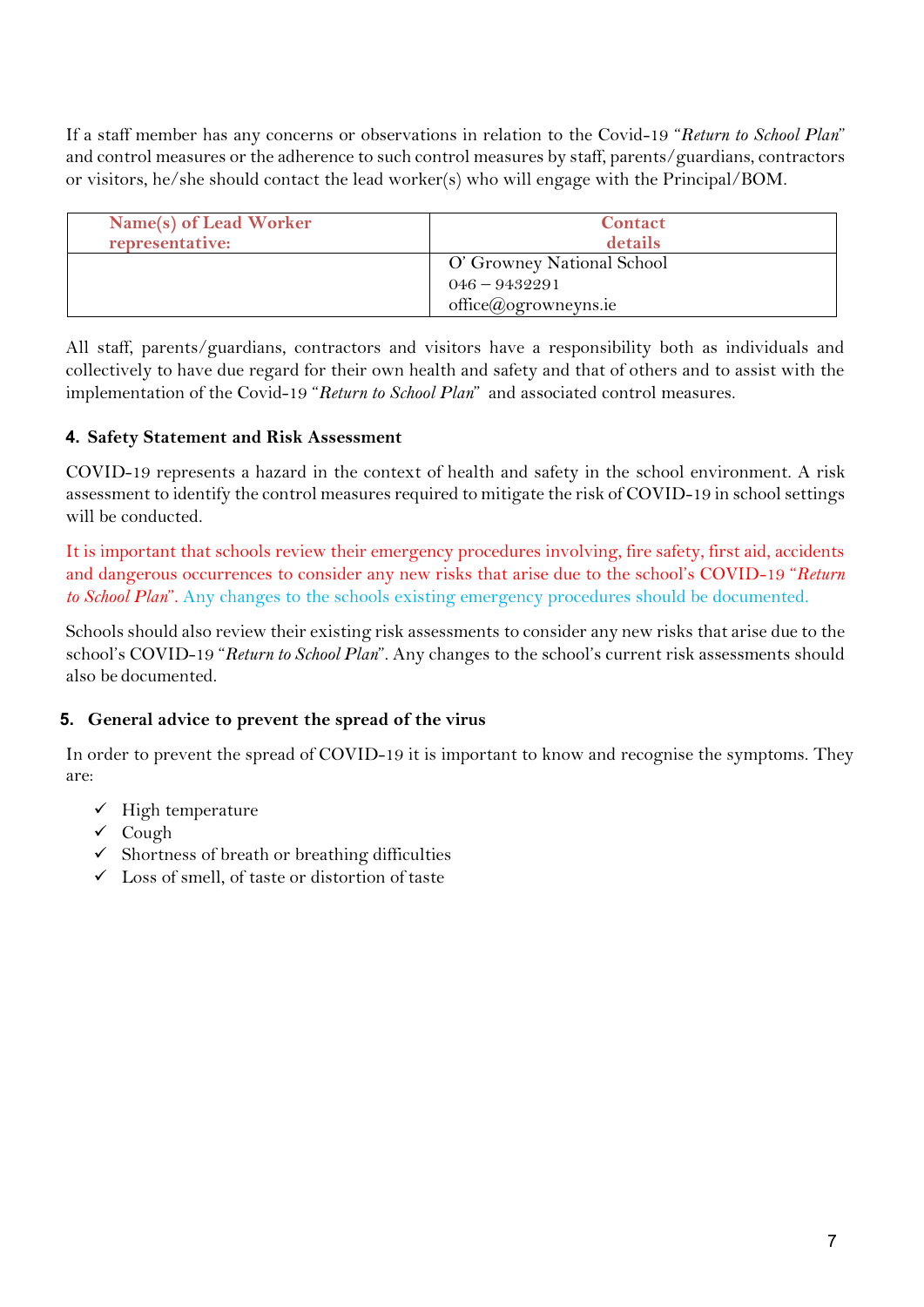The best way to prevent the spread of COVID-19 in a school is to minimise the risk of introduction of the disease into the school setting in the first place.

This can be achieved through the following measures:

- Promote awareness of COVID-19 and its symptoms amongst staff, pupils, parents and visitors.
- Advise staff and parents of pupils who have symptoms of COVID-19 or other acute infectious diseases not to attend school, to phone their GP and follow the HSE guidance on self-isolation.
- Advise staff and parents of pupils who have been identified by the HSE as contact of a person with COVID- 19 not to attend schools and to follow the HSE advice on restriction of movement.
- x **Ensure that staff and pupils know what to do if they develop symptoms at school.**
- Everyone entering the school building should be required to perform hand hygiene with hand sanitiser.
- **Visitors to school during the day should be by prior arrangement** and should be received at a specific contact point.

Staff, pupils and visitors should at all times adhere to the up to date advice and instructions of the public health authorities in relation to protecting oneself and others against the risk posed by the Covid-19 virus.

Updated advice from the HSE is available on its website – <https://www2.hse.ie/coronavirus/>

The Department of Education and Skills will ensure all updated advice is circulated to schools. O'Growney National School will arrange for this advice to be circulated to staff, pupils and visitors in a timely manner.

# **Managing the risk of spread of COVID-19**

# **Wash your hands frequently**

Regular hand washing with soap and water is effective for the removal of

COVID-19. Follow the HSE guidelines on handwashing:

For advice from HSE on how to wash your hands the following link will be helpful:<https://www2.hse.ie/wellbeing/how-to-wash-your-hands.html>

# **Hand Hygiene and Hand Sanitisers**

Hand hygiene can also be achieved by the use of a hand sanitisers (when hands are clean). Hand sanitisers are more readily deployed in school settings to avoid disruption to teaching and learning and to avoid congestion of staff and pupils waiting to use hand washing facilities.

**They will be available at entry and exit points and in each classroom.**

# **Avoid touching eyes, nose and mouth**

Why? Hands touch many surfaces and can pick up viruses. Once contaminated, hands can transfer the virus to your eyes, nose or mouth.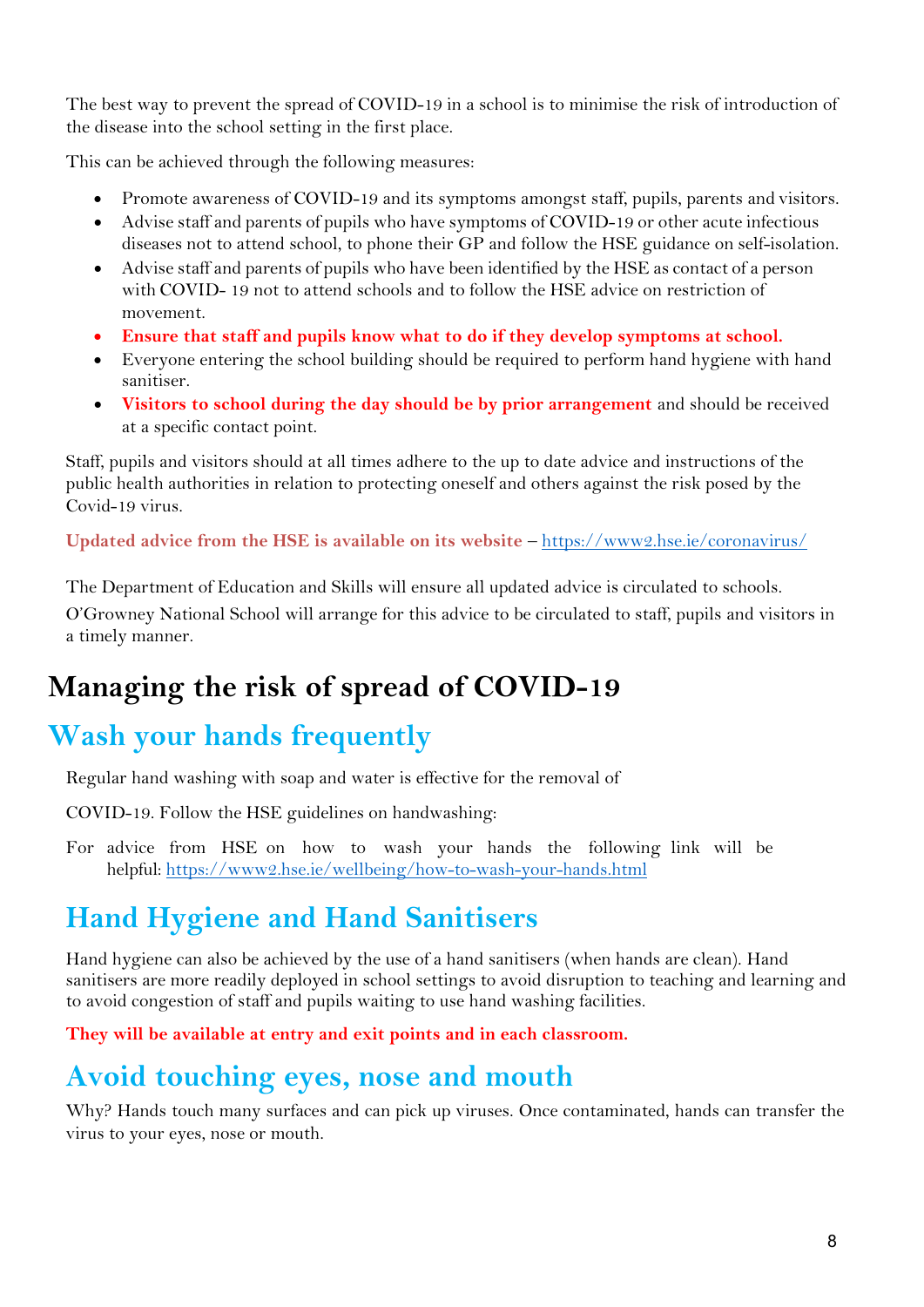# **Physical distancing**

Physical distancing is recommended to reduce the spread of infection in the workplace.

# **Practice respiratory hygiene**

Make sure you, and the people around you, follow good respiratory hygiene. This means covering your mouth and nose with a tissue or your bent elbow when you cough or sneeze. Then dispose of the used tissue immediately.

By following good respiratory hygiene, you protect the people around you from viruses such as cold, flu and Covid- 19.

#### **Good hygiene practices and washing your hands properly and regularly can help stop the spread of the virus. It is, therefore, crucial that all staff adhere to this advice and adopt the following practices as strictly as possible.**

**Do**

- Wash your hands properly and often
- Cover your mouth and nose with a tissue or your sleeve when you cough and sneeze
- Put used tissues into a bin and wash your hands

#### **Clean and disinfect frequently touched objects and surfaces.**

**Do Not**

Touch your eyes, nose or mouth if your hands are not clean

#### **Share objects that touch your mouth – for example, bottles, cups, cutlery.**

# **Very high risk groups (extremely vulnerable)**

The list of people in very high risk groups include people who:

- are over 70 years of age even if you're fit and well
- have had an organ transplant
- are undergoing active chemotherapy for [cancer](https://www2.hse.ie/conditions/coronavirus/cancer-patients.html)
- are having radical radiotherapy for lung cancer
- have cancers of the blood or bone marrow such as leukaemia, lymphoma or myeloma who are at any stage of treatment
- are having immunotherapy or other continuing antibody treatments for cancer
- are having other targeted cancer treatments which can affect the immune system, such as protein kinase inhibitors or PARP inhibitors
- $\bullet$  have had bone marrow or stem cell transplants in the last 6 months, or who are still taking immunosuppression drugs
- severe respiratory conditions including cystic fibrosis, [Alpha-1 antitrypsin deficiency,](https://www.alpha1.ie/news-events/latest-news/367-coronavirus-update) severe [asthma,](https://www2.hse.ie/conditions/coronavirus/asthma.html) pulmonary fibrosis, lung fibrosis, interstitial lung disease and [severe COPD](https://www2.hse.ie/conditions/coronavirus/copd.html)
- have a condition that means you have a very high risk of getting infections (such as SCID, homozygous sickle cell)
- are [taking medicine that makes you much more likely to get infections](https://www2.hse.ie/conditions/coronavirus/weak-immune-system.html) (such as high doses of steroids or immunosuppression therapies)
- have a serious heart condition and you're pregnant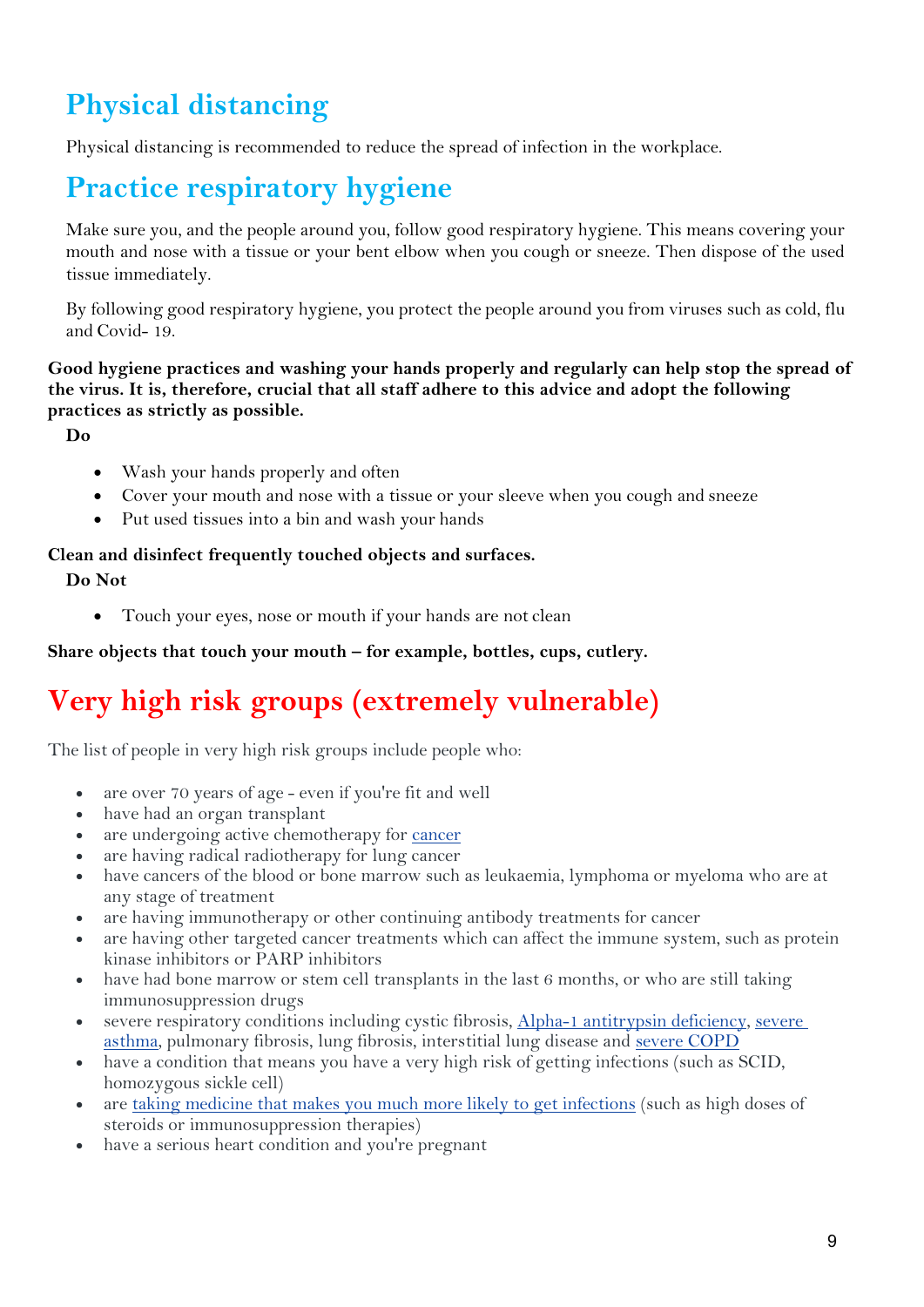The advice for this group is available from the HSE. Staff who are in this group should self-declare on the Return to Work form if they believe that they are at very high risk. Details of the leave arrangements that will apply will be updated by the Department of Education and Skills.

**If the Board/Principal is unsure whether or not staff fall into the very high-risk category, advice will be sought from the Occupational Health Service.**

# **High risk groups**

The list of people in high risk groups includes people who:

- are over 60 years of age
- $\bullet$  have a learning disability
- have a lung condition that's not severe (such as [asthma,](https://www2.hse.ie/conditions/coronavirus/asthma.html) [COPD,](https://www2.hse.ie/conditions/coronavirus/copd.html) emphysema or bronchitis)
- have [heart disease \(such as heart failure\)](https://www2.hse.ie/conditions/coronavirus/heart-conditions.html)
- have [high blood pressure \(hypertension\)](https://www2.hse.ie/conditions/coronavirus/high-blood-pressure.html)
- have [diabetes](https://www2.hse.ie/conditions/coronavirus/diabetes-and-coronavirus.html)
- have chronic kidney disease
- have liver disease (such as hepatitis)
- have a medical condition that can affect your breathing
- have cancer
- have a [weak immune system \(immunosuppressed\)](https://www2.hse.ie/conditions/coronavirus/weak-immune-system.html)
- have cerebrovascular disease
- have a condition affecting your brain or nerves (such as Parkinson's disease, motor neurone disease, multiple sclerosis, or cerebral palsy)
- have a problem with your spleen or have had your spleen removed
- have a condition that means you have a high risk of getting infections (such as HIV, lupus or scleroderma)
- are [taking medicine that can affect your immune system \(such as low doses of steroids\)](https://www2.hse.ie/conditions/coronavirus/weak-immune-system.html)
- $\bullet$  have [obesity](https://www2.hse.ie/conditions/coronavirus/obesity-and-coronavirus.html)
- are residents of nursing homes and other long-stay settings
- are in specialist disability care and are over 50 years of age or have an underlying health problem

#### **6. Control Measures**

A range of essential control measures have been implemented to reduce the risk of the spread of Covid-19 virus and to protect the safety, health and welfare of staff, pupils, parents/guardians and visitors as far as possible within the school .

These control measures are outlined in this document.

The control measures shall continue to be reviewed and updated as required on an ongoing basis.

It is critical that staff, pupils, parents/guardians and visitors are aware of, and adhere to, the control measures outlined and that they fully cooperate with all health and safety requirements.

**Staff, in particular, should note that they have <sup>a</sup> legal obligation under Section <sup>13</sup> of the Safety, Health and Welfare at Work Act 2005 to comply with health and safety requirements and to take reasonable care for the health and safety of themselves, their colleagues and other parties within the workplace.**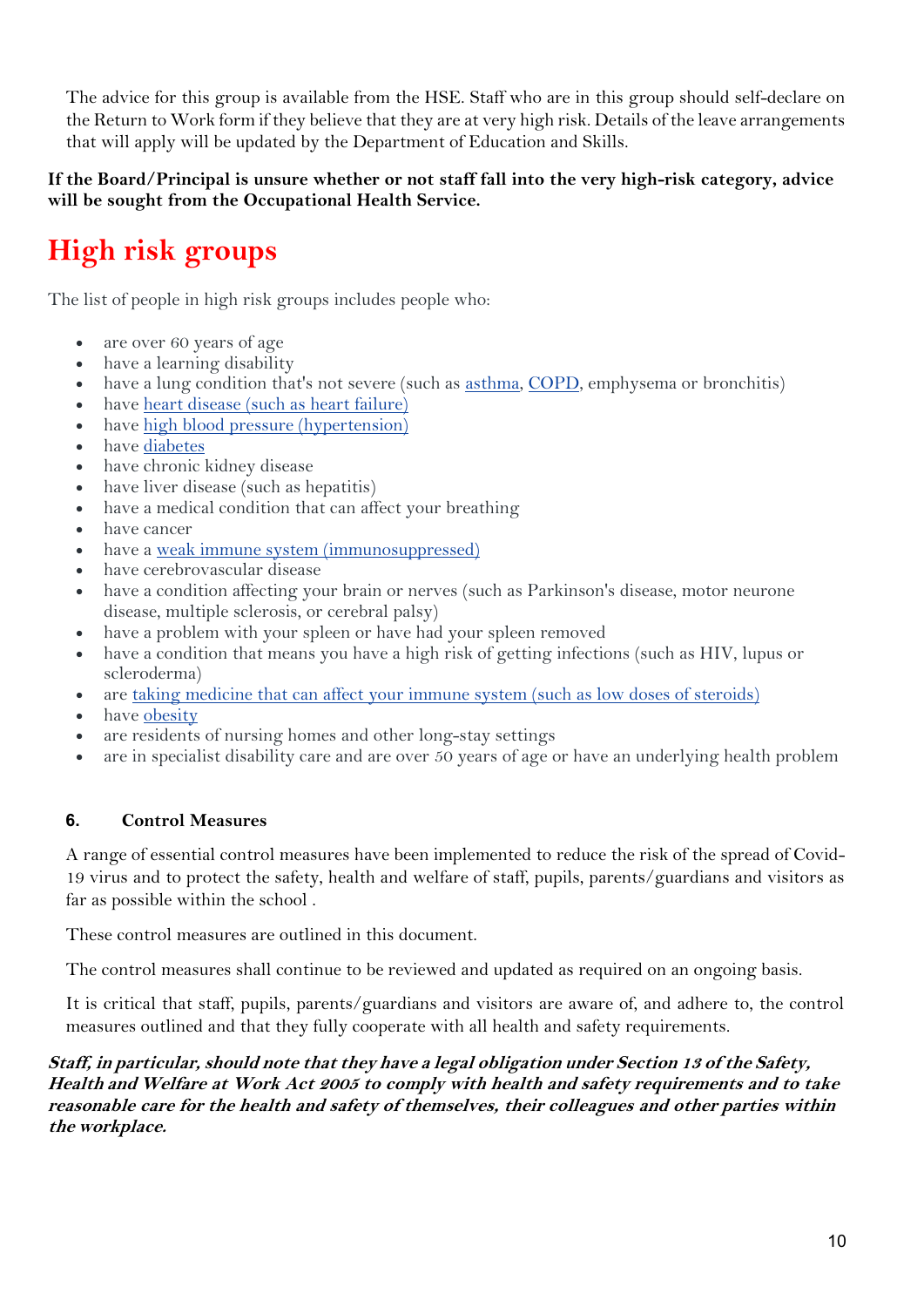The following control measures have been put in place:

#### **i. Return to Work Form**

Staff will be required to complete a RTW form at least 3 days prior to any return to the school facility (see section 2 above). The purpose of the RTW form is to get confirmation from staff that, to the best of his/her knowledge, he/she has no symptoms of Covid-19 and is not self-isolating or cocooning or awaiting the results of a Covid-19 test.

#### **ii. Induction Training**

All staff will undertake and complete Covid-19 Induction Training prior to returning to the school building. The aim of such training is to ensure that staff have full knowledge and understanding of the following:

- Latest up to-date advice and guidance on public health
- $\bullet$  Covid-19 symptoms
- What to do if a staff member or pupil develops symptoms of Covid-19 while at school
- x Outline of the Covid-19 "*Return to School Plan*"

Staff will be kept fully informed of the control measures in place in the school and their duties and responsibilities in preventing the spread of Covid-19 and with any changes to the control measures or guidance available from the public health authorities.

#### **Note: Induction Training for reopening schools in the new school year will be developed by the Department in consultation with stakeholders and made available for all schools and staff.**

#### **iii. Hygiene and Respiratory Etiquette**

It is crucial that all staff, pupils, parents/guardians, contractors and visitors are familiar with, and adopt, good hand and respiratory hygiene practices.

**Guidance documentation and Information posters will be available at various locations within the school facility. Information posters will be prominently displayed at appropriate locations within the school facility including offices, corridors, staffroom area, classrooms and toilet areas**. Such are intended to inform but also remind everyone about the importance of hygiene in preventing the spread of Covid-19 virus and protecting health and safety.

#### **Handwashing facilities and/or hand sanitisers will be available at multiple locations within the school facility and should be available in each classroom.**

#### **iv. Use of Personal Protective Equipment (PPE)**

PPE will not be required to be worn within the school facility according to current occupational and public health guidance. However, for a limited number of staff, PPE will need to be used occasionally or constantly due to the nature of certain work activities or work areas.

Such include roles where:

- Performing intimate care
- $\bullet$  Where a suspected case of Covid-19 is identified while the school is in operation

Appropriate PPE will be available for dealing with suspected COVID-19 cases, intimate care needs and for first aid. This will be updated as appropriate in line with advice from the HPSC.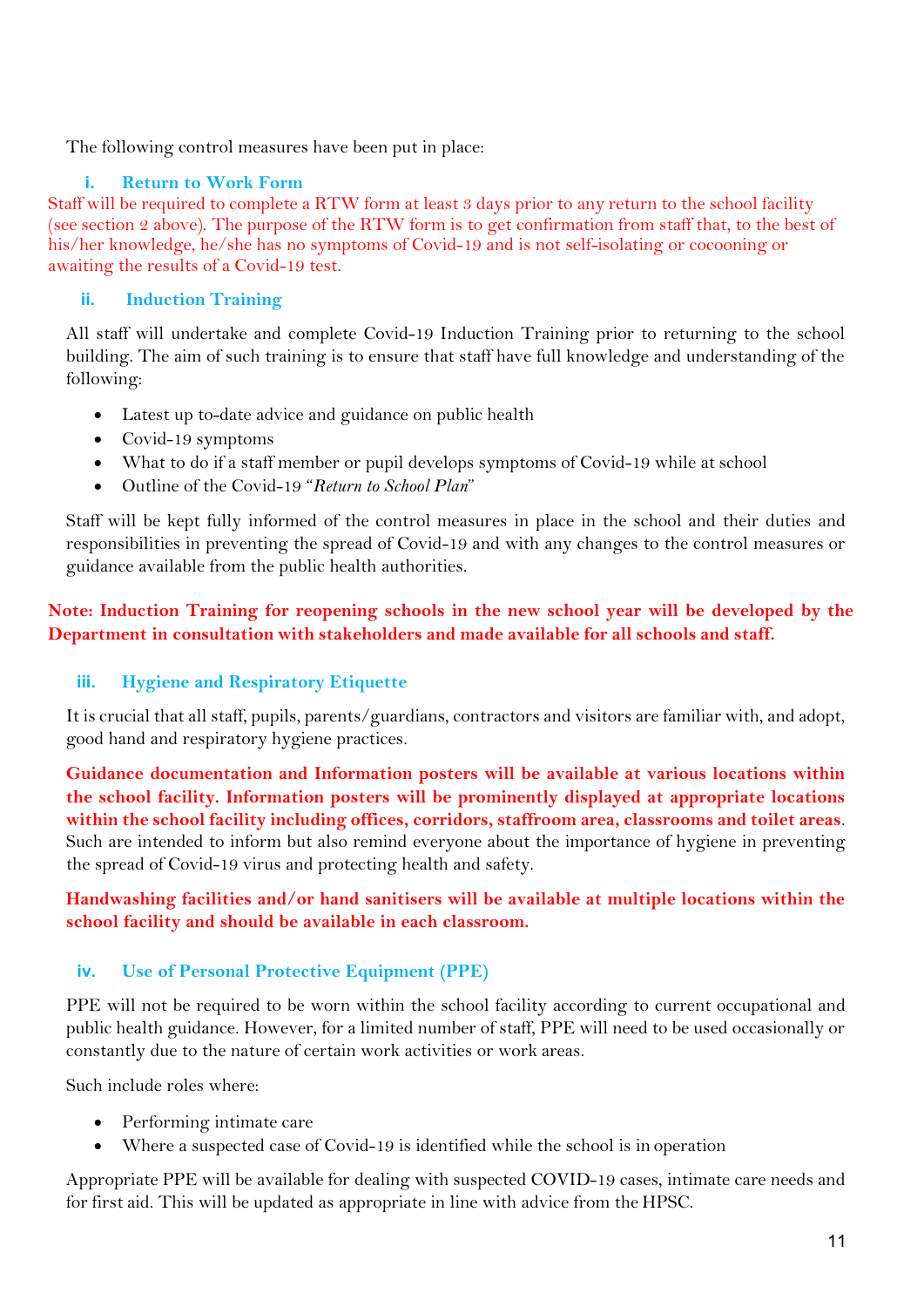Where staff provide healthcare to children with medical needs in the school environment they should apply standard precautions as per usual practice.

The use of a face covering will conceal facial expression and can make communication difficult and as such may not be practical in a school setting. However the wearing of a visor as an alternative to a facial covering may be considered where there is a concern that physical distancing cannot be maintained, there will be prolonged close contact and/or that exposure to fluid/respiratory droplets is likely.

#### **v. Cleaning**

Arrangements for more regular and thorough cleaning of areas and surfaces within the school will be made.

Regular and thorough cleaning of communal areas and frequently touched surfaces shall be conducted, in particular, toilets, lifts, door handles and kitchens. Cleaning will be performed regularly and whenever facilities or surfaces are visibly dirty.

All staff will have access to cleaning products and will be required to maintain cleanliness of their own work area. Under no circumstances should these cleaning materials be removed from the building.

#### **Staff should thoroughly clean and disinfect their work area before and after use each day.**

There will be regular collection of used waste disposal bags from offices and other areas within the school facility**.**

**Shower facilities shall not be available for use by staff or pupils due to the increased risk associated with communal shower facilities and areas.** This shall be reviewed in line with government guidance.

#### **Staff must use and clean their own equipment and utensils (cup, cutlery, plate etc.).**

#### **vi. Access to the school building /contact log**

Access to the school facility will be in line with agreed school procedures.

#### **Arrangement for necessary visitors such as contractors and parents/guardians will be restricted to essential purposes and limited to those who have obtained prior approval from the Principal.**

The prompt identification and isolation of potentially infectious individuals is a crucial step in restricting the spread of the virus and protecting the health and safety of the individuals themselves and other staff, contractors and visitors at the workplace. **A detailed sign in/sign out log of those entering the school facilities should be maintained. The school should maintain a log of staff and students contacts. In addition see visitor contact log at Appendix 3.**

#### **vii. First Aid/emergency procedure**

The standard First Aid/Emergency procedure shall continue to apply in O'Growney National School. In an emergency or in case of a serious incident, call for an ambulance or the fire brigade on 112/999 Contact the Principal or nearest first aider giving details of location and type of medical incident.

#### **Interaction between classes and class groups:**

Each class is a 'Class Bubble'. Each class bubble should only mix with their own class. Each teacher will be reconfiguring their classroom into pods – 3 pods per room in  $3<sup>rd</sup>$  - 6<sup>th</sup> classes. Tables and chairs are arranged in a way to maximise physical distancing between pods.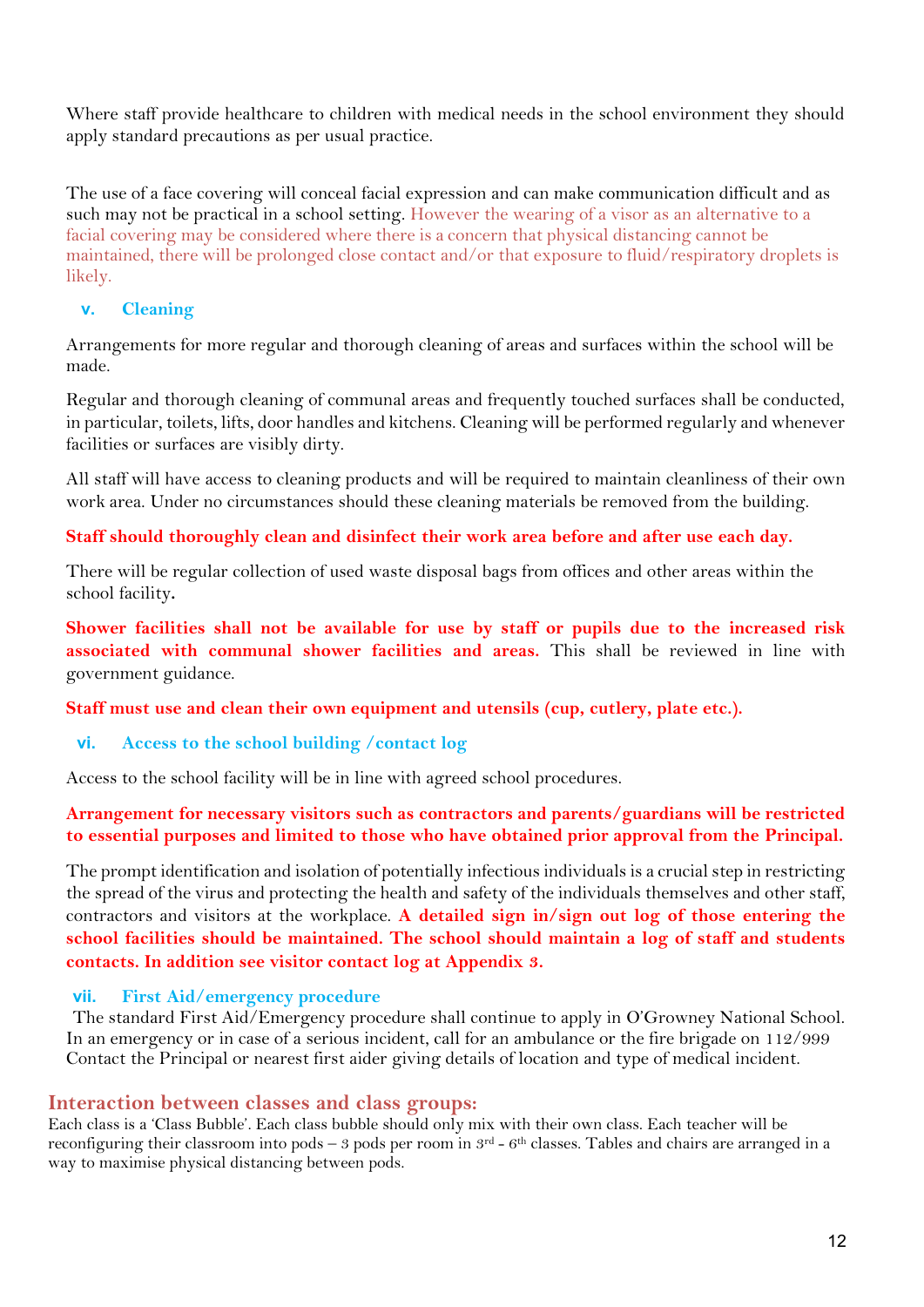#### **7. Dealing with a suspected case of Covid-19**

**Staff or pupils should not attend school if displaying any symptoms of Covid-19.** The following outlines how O'Growney National School will deal with a suspected case that may arise during the school day.

**A designated isolation area has been identified within the school building.**{Room 29}. The possibility of having more than one person displaying signs of Covid-19 is considered and a contingency plan for dealing with additional cases is in place. The designated isolation area is behind a closed door and away from other staff and pupils.

If a staff member/pupil displays symptoms of Covid-19 while at work in O'Growney National School the following are the procedures which will be implemented:

## **Dealing with a suspected case of Covid-19 in O' Growney National School**

- $\triangleright$  If the person with the suspected case is a pupil, the parents/guardians will be contacted immediately.
- $\triangleright$  The person will be isolated and a procedure is in place to accompany the individual to the designated isolation area via the isolation route, keeping at least 2 metres away from the symptomatic person and also making sure that others maintain a distance of at least 2 metres from the symptomatic person at all times.
- $\triangleright$  A mask will be provided for the person presenting with symptoms. He/she will wear the mask if in a common area with other people or while exiting the premises.
- $\triangleright$  The individual who is displaying symptoms will be assessed whether he/she can immediately be directed to go home/be brought home by parents and call their doctor and continue self-isolation at home.
- $\triangleright$  The person presenting with symptoms will be facilitated to remain in isolation if they cannot immediately go home and the school will facilitate them calling their doctor. The individual should avoid touching people, surfaces and objects. Advice will be given to the person presenting with symptoms to cover their mouth and nose with the disposable tissue provided when they cough or sneeze and the tissue will be put in the waste bag provided.
- $\triangleright$  If the person is well enough to go home, it will be arranged for them to be transported home by a family member, as soon as possible and advise them to inform their general practitioner by phone of their symptoms.
- $\triangleright$  If they are too unwell to go home or advice is required, contact 999 or 112 and inform them that the sick person is a Covid-19 suspect.
- $\triangleright$  Carry out an assessment of the incident which will form part of determining follow-up actions and recovery.
- $\triangleright$  Arrange for appropriate cleaning of the isolation area and work areas involved.

The HSE will inform any staff/parents who have come into close contact with a diagnosed case via the contact tracing process. The HSE will contact all relevant persons where a diagnosis of COVID-19 is made. The instructions of the HSE should be followed and staff confidentiality is essential at all times.

#### **Children who should not attend school**

If your child is in one of the following categories, they should not attend school –

- Children who have been diagnosed with Covid-19
- Children who have been in close contact with a person who has been diagnosed with Covid-19
- Children who have a suspected case of Covid-19 and the outcome of the test is pending
- Children who have been in contact with a person who has a suspected case of Covid-19 and the outcome of the test is pending
- Children with underlying health conditions, who have been directed by a medical professional not to attend school
- We request that children who return from holidays/travel abroad should not attend school within 14 days of their return.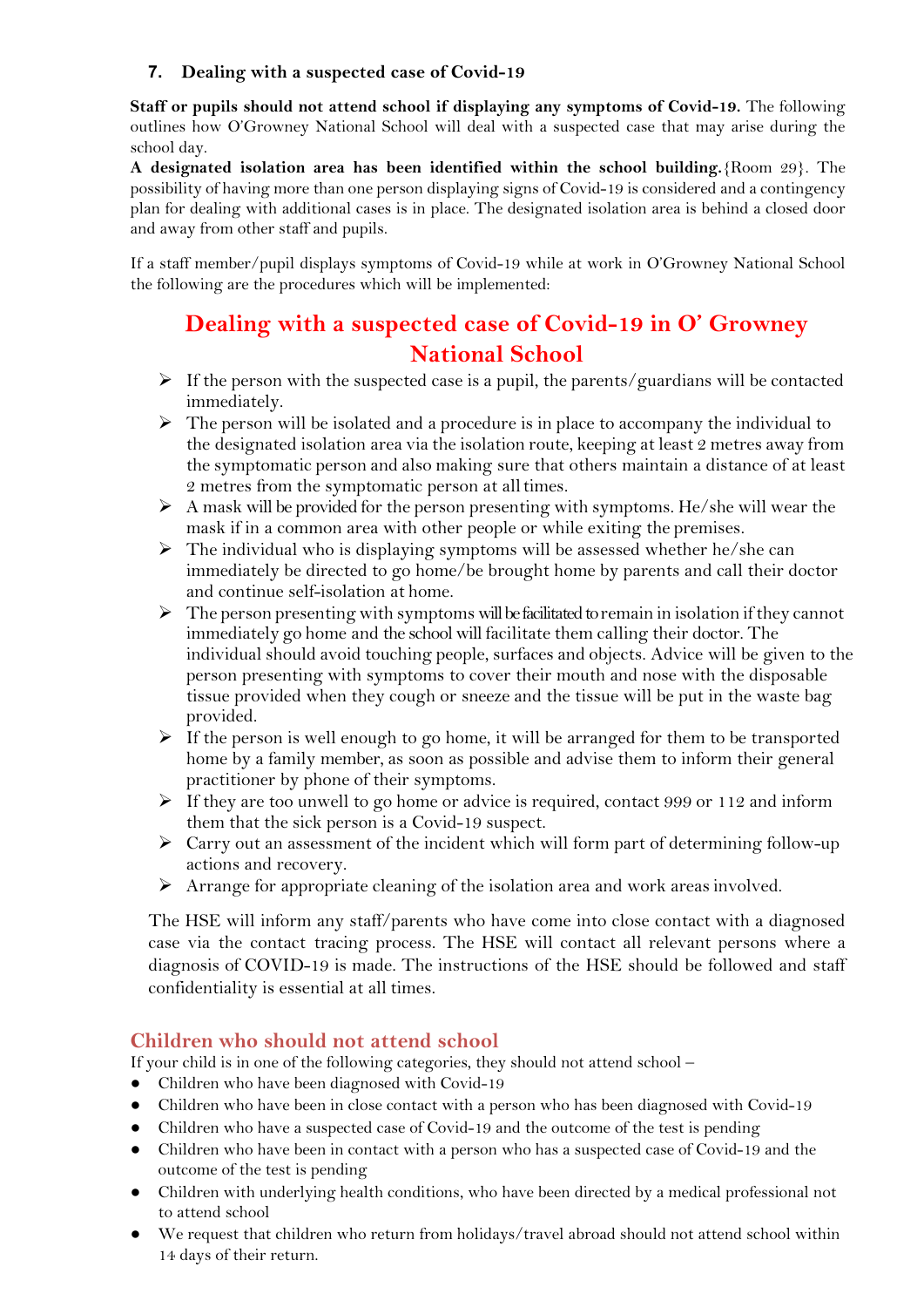## **Children in High Risk Groups:**

Parents should seek advice from their GP/Specialist about returning to school, if they think their child is in a high risk group.

## **Use of Face masks:**

It is currently not recommended in Ireland for children under 13 to wear face masks as a mitigation strategy against the transmission of the coronavirus. It is currently the opinion of public health that their use, especially among young children, has the potential to cause more harm than good. If a parent wishes their child to wear a mask, this will be permitted, as will visors. Scarves or other clothing will not suffice.

## **Collection of Children during the School Day – new regulations**

If a child has to be collected during the course of the school day, the following arrangements will apply:

- x When the adult arrives at the school, they should either phone the office or use the intercom at the front door of the school to alert the office that they have arrived.
- x **No adult should enter the school building, at any time, unless permission has been given to do so.**
- Access will only be permitted once their temperature has been taken and they have used the hand sanitiser. Masks must be worn at all times.
- $\bullet$  If having to enter the internal premises, the adult will be asked to fill in a visitor's log for tracing purposes.
- The secretary, Mrs. Rebecca Flynn, will sign all children out.
- The child will be brought from their class to the exit in the school foyer, by a member of staff.

## **Other Responsibilities for Parents**

- Parents must ensure that all of the child's equipment/books/copies are labelled with the child's name, as equipment/books cannot be shared.
- Parents are to ensure that their child knows and uses the protocols around coughing/sneezing/use of tissues/hand sanitisers prior to returning to school.
- Parents must ensure that all **books/writing equipment/lunch boxes/water bottles** are sanitised on completion of homework before being placed in the child's school bag.
- Water bottles are to be filled at home every evening.
- Where practicable, pencils to be pared at home and copies ruled.
- Children are to go to the bathroom and wash their hands **before** leaving for school.
- It is recommended that children have a pencil case stocked with all their stationary needs as sharing of resources is not permitted. It is recommended that children have a second pencil case to use while at home.

## **Uniforms:**

Children's uniforms (including tracksuits) must be clean and washed regularly. In light of the difficulties this may cause, Tuesdays and Thursdays will be "tracksuit only day for all pupils", which will allow washing of both school uniforms and tracksuits on alternate days.

#### **P.E. for all classes will be conducted on either on Tuesday or Thursday.** It is more important that all clothing be clearly labelled, as the **"Lost and Found"** area cannot be facilitated.

Uniforms or tracksuits should be taken off straight after the child arrives home from school for the day. They should *not* be worn in any after-school facilities, shops or activities etc.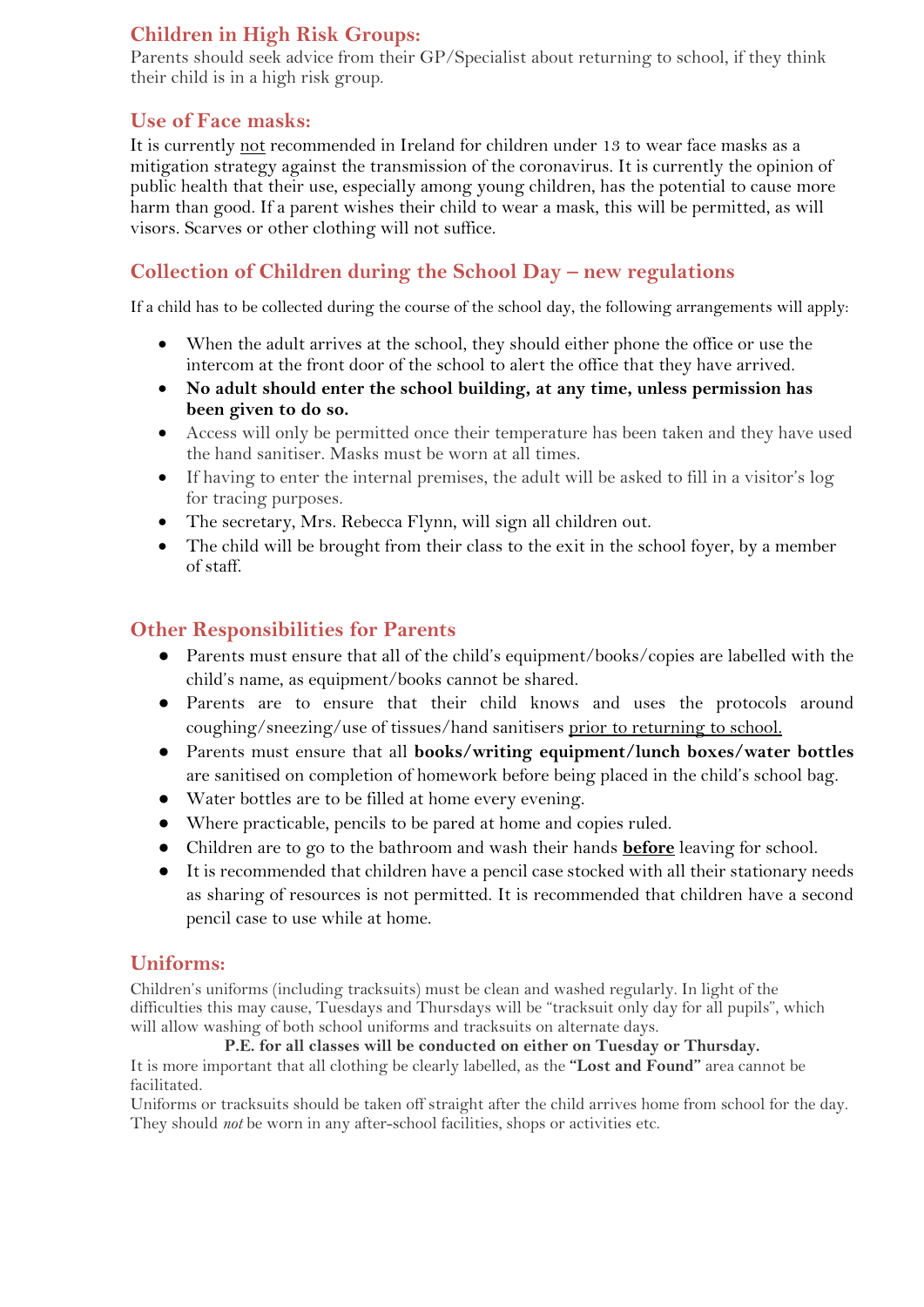#### **Lunches**

- Parents/guardians are asked to make sure that children bring their lunches to school to avoid adults having to come to the school during the day. "
- Dropping in lunches after school opens will not be permitted. Please remind your children not to share their food or drinks with other children.

#### **8. Staff Duties**

Staff have a statutory obligation to take reasonable care for their own health and safety and that of their colleagues and other parties. In order to facilitate a safe return to work, these duties include, but are not limited to, the following:

- ¾ Adhere to the School Covid-19 "*Return to School Plan*" and the control measures outlined. The cooperation and assistance of all staff is essential to reduce the risk of spread of Covid-19 and to protect health and safety as far as possible within the school. All staff have a key role to play.
- $\triangleright$  Coordinate and work with their colleagues to ensure that physical distancing is maintained.
- $\triangleright$  Make themselves aware of the symptoms of Covid-19 and monitor their own wellbeing.

Self-isolate at home and contact their GP promptly for further advice if they display any symptoms of Covid-19.

- 1. Not return or attend school if they have symptoms of Covid-19 under any circumstances.
- 2. If they develop any symptoms of Covid-19 whilst within the school facility, they should adhere to the procedure outlined above.
- 3. Complete the RTW form before they return to work.
- 4. Must inform the Principal if there are any other circumstances relating to Covid-19, not included in the form, which may need to be disclosed to facilitate their safe return to the workplace.
- 5. Must complete Covid-19 Induction Training and any other training required prior to their return to school. Must be aware of, and adhere to, good hygiene and respiratory etiquette practices.
- 6. Keep informed of the updated advice of the publ**ic** health authorities and comply with same.

#### **9. Covid related absence management**

The management of a Covid-19 related absence will be managed in line with agreed procedures with DES.

#### **10. Employee Assistance and Wellbeing Programme**

The Board of Management aims to protect and support the health and wellbeing of all staff (physical, mental, spiritual etc.) both at work, whether in the school facility or at home and outside of work. The Board of Management is mindful that the support and promotion of staff health and wellbeing is particularly important in the current context where the Covid-19 pandemic has caused considerable challenges for, and disruption to, people's personal, family and social lives as well as their work arrangements.

The Board of Management aims to foster a culture and work environment that support healthy behaviours and staff wellbeing and shall continue to make health and wellbeing tools and guidance available to staff as well as organising suitable support programmes, initiatives and events.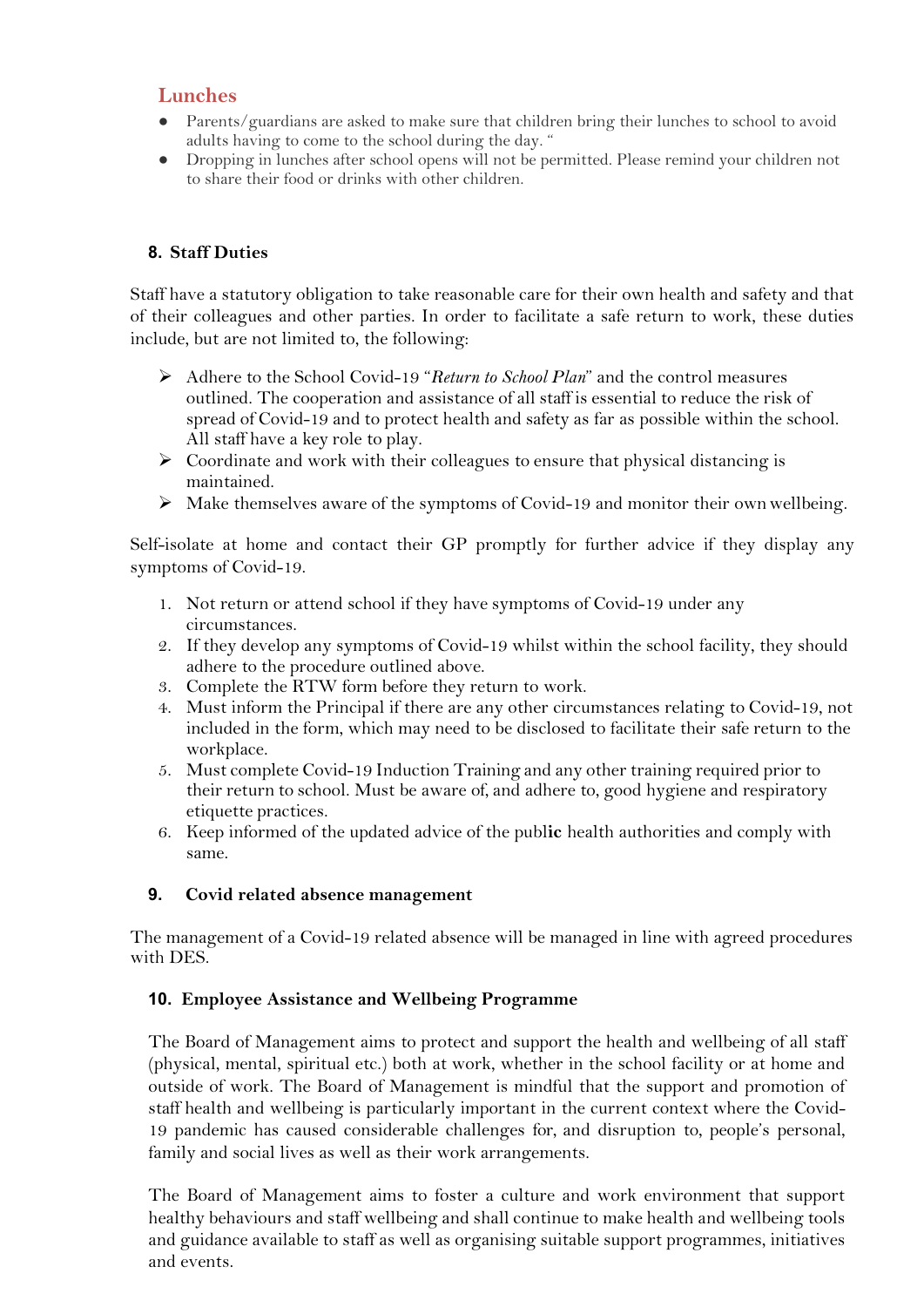These are challenging times for everyone. Should a staff member experience any stress or anxiety in respect of work or work arrangements, he/she should feel free to speak to the Principal.

#### **Yard**

Returning to school in September 2020 will bring changes to the yard and break times will be staggered.

Each bubble of classes will have access to the yards during their allotted break times as follows:

- 1. Junior Infants to Second Class
- 2. Third Class to Sixth Class

Each class bubble will have a designated area within the school playground. Yards will be supervised by class teachers, SETs and SNAs working within these bubbles.

There will be two breaks.

First Break 1: 10.45a.m. - 10.55a.m. {Junior Infants to Second Class} First Break 2: 11.00a.m. - 11.10a.m. {Third Class to Sixth Class}

Lunch Break 1: 12.30p.m. – 1.00p.m. {Junior Infants to Second Class} Lunch Break 2: 1.00p.m. – 1.30p.m. {Third Class to Sixth Class}

## **Shared Equipment**

By necessity, some classroom equipment needs to be shared including tablets, laptops and the equipment used for structured activities and play in Infant classrooms. Cleaning of such shared equipment with wipes or other cleaning products will take place at regular intervals to minimise the risk of the spread of infection.

#### **Doors and Windows**

- Where practical, all internal doors will be left open to minimise hand contact with common surfaces.
- To ensure that classrooms are well ventilated, windows will be kept open as often as possible, and will be opened while children are taking breaks in the playground.

#### **Office**

We have an online payment system that minimises the amount of cash that needs to be handled.

Parents/Guardians are asked to co-operate in helping to keep school staff safe by arranging for online payments through the Aladdin app.

Children will not be sent to the Secretary's Office or to the Reception area to deliver messages.

As far as possible, staff members will not enter the Office area.

#### **Photocopying**.

Any staff member who uses the photocopier should clean it down after use with the wipes provided.

**Children will not be allowed to use the photocopier**.